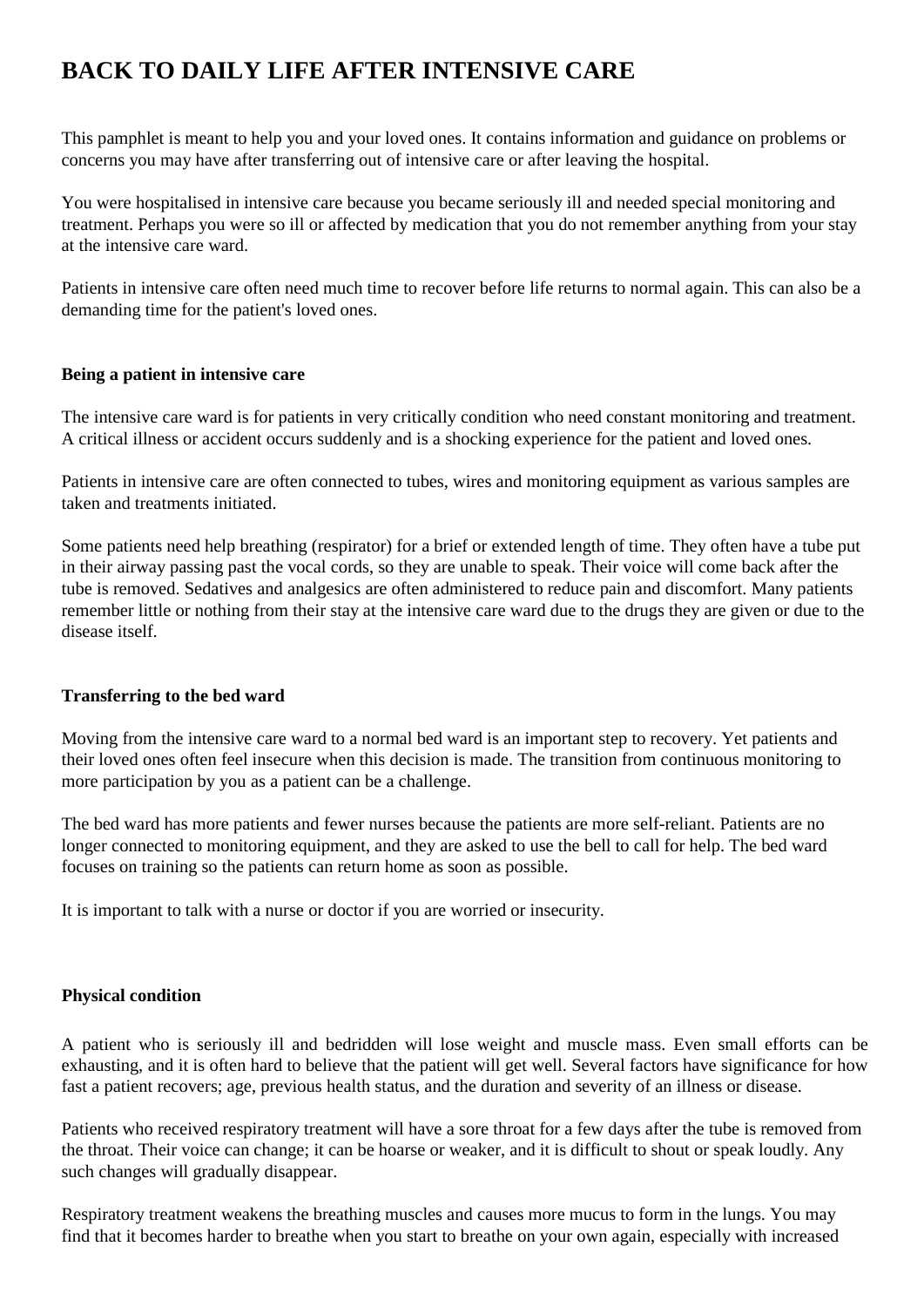physical activity. A physical therapist can help you with breathing exercises and instruct you on how to cough up the mucus from the lungs.

Physical therapy will begin at the intensive care ward with passive exercises in bed. The patient will gradually become more involved in the training. The physiotherapist will set up an exercise program personalised to your needs. Ask the physical therapist about what kind of progress you can expect.

It is important to continue training when you get home. It is also a good idea to get started with the everyday activities you were used to doing. One tip is to set small but specific goals each week.

## **Mood swings**

Many patients experience mood swings. They may feel fine one day, then be very sad or down the next day. They are more likely to be irritable and have less patience than before. Some are also depressed after having been seriously ill or sick for a long time. The physical therapy exercises often seem useless, and you may think progress is limited or slow. This can make one feel like a failure, or that life will not ever be the same.

Ups and downs can make you discouraged, so it is important to be realistic in terms of what you can do – here and now. Setting goals that are out of reach can bring disappointment and lack of motivation. The goals must be realistic so your self-esteem gradually increases.

## **Sleep**

Many patients experience a change in their sleeping pattern after a stay at intensive care. It can be difficult to for many patients to fall asleep, and when they finally do fall asleep they can wake up several times and sleep restlessly.

You will not need as much sleep if your physical activity level is low. Periods of less sleep are not harmful. Sleep patterns will improve overall as you recover. General advice for getting to sleep is taking a warm bath in the evening and avoiding too much coffee and tea. Instead of lying awake without sleep, you can read a book or listen to the radio.

Some patients come home to vivid and terrifying nightmares after a stay at intensive care, which also makes them afraid to sleep. Such nightmares are a result of the disease and/or the drugs that are part of intensive treatment. They are often a mixture of real experiences and fantasies. If you have such dreams, you should tell the personnel at the bed ward. We also advise talking about your nightmares with your loved ones. Your family can help you separate fact from fantasy.

#### **Food**

Patients in intensive care usually get food through a plastic tube that runs through the nose and down into the stomach.

It can be a challenge to start eating normal food again. Swallowing food is difficult for some patients because they have a sore throat from respiratory treatment. Food may taste different due to the drugs you took or are still taking.

It is important to talk with the nursing staff if you have eating problems. It is possible to order special or desired meals, and eating many small meals instead of a few large ones. Nutrition drinks can also be a good supplement at the beginning.

It is important to eat, even if your appetite is not so good.